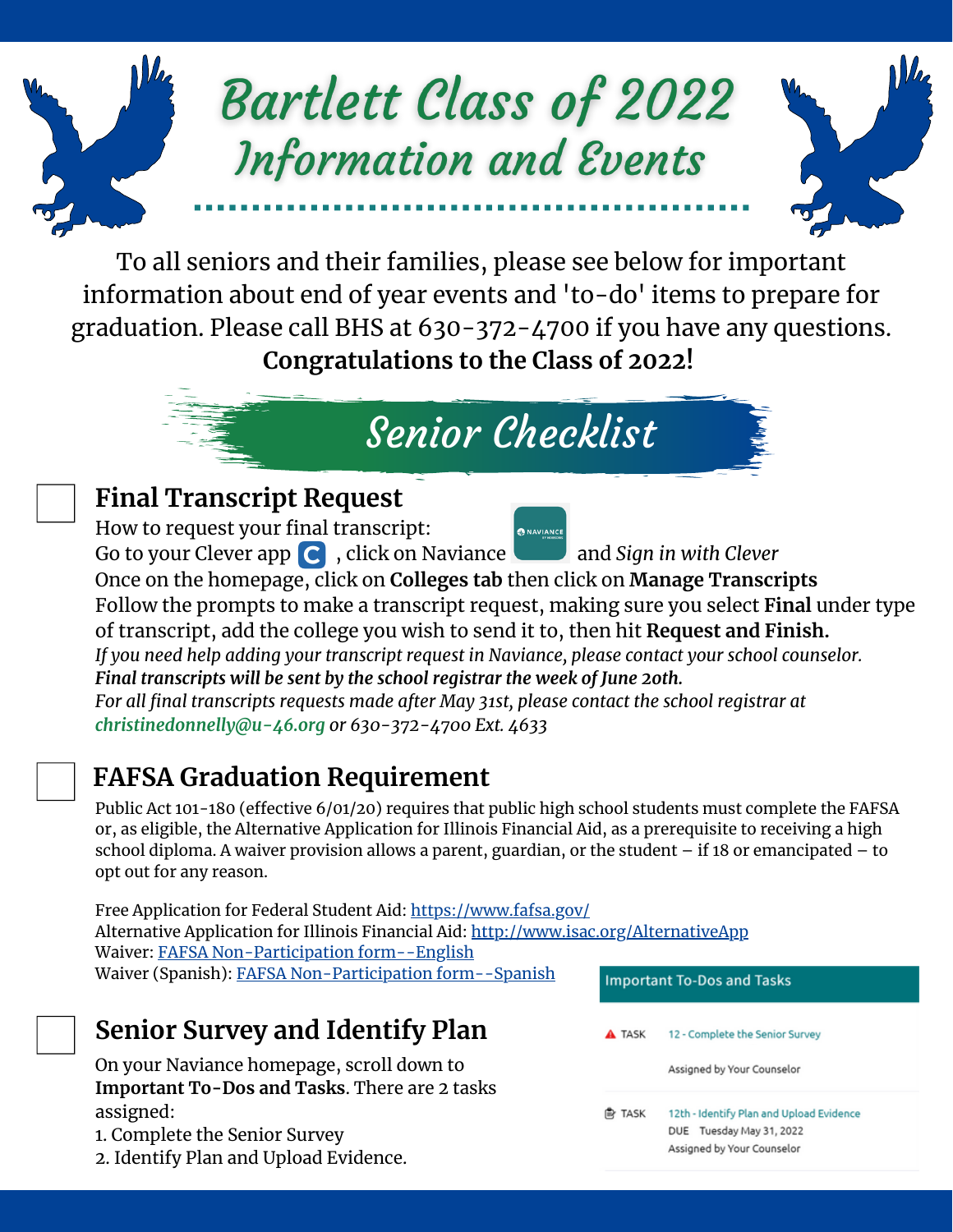### **Saturday, May 21st 6:00-11:00pm**

at The Belvedere Events & Banquets 1170 W Devon Ave Elk Grove Village, IL 60007 *Theme: "Enchanted Forest"* **Ticket sales:** Tuesday, April 26th from 3:00- 7:00pm and Wednesday, April 27th from 3:00-5:00pm at BHS \$85.00 per person

Prom

Senior Events

**Please pick up a Prom Info packet in the Guidance Office/OCC for prom forms and more important information.**



#### **Thursday, April 28th during all lunch periods**

Stop by the lunchroom and celebrate your plans for next year! College? Military? Work? Travel? We want to celebrate all of our seniors' decisions. Put your mark on the map! Seniors are encouraged to wear apparel showcasing their chosen college/military branch/trade school, etc. All seniors will have the opportunity to post their decisions on the map.



### **Friday, May 27th at BHS**

**10:00am:** Senior Recognition Ceremony in the Auditorium. Seniors receiving scholarships, academic department awards, and/or other awards or honors will be recognized. *More information to come.*

Senior Day

**11:30am:** Senior Panoramic Picture in the Auditorium

**12:00pm:** Senior Luncheon/Celebration with DJ, Senior Superlatives and Slideshow

- 2**:00pm:** Graduation Rehearsal on 1st floor
- Attendance is **MANDATORY** to participate in the Graduation Ceremony. You do not need to wear your cap and gown to the rehearsal.



#### **Saturday, May 28th @ NOW Arena, 5:00pm**

5333 Prairie Stone Pkwy, Hoffman Estates, IL 60192

- Graduates arrive at 4:00pm at Door #11
- Families can start arriving at 4:00pm
- Ceremony Begins at 5:00pm and lasts approximately 1 hour.
- No tickets for families and guests are needed.
- Parking is free.
- Balloons and noise makers are not allowed in NOW Arena.
- Cap adornments/decoration are allowed but must be school appropriate.
- After the ceremony, graduates will exit from Door #4 and guests will exit from Door #1 or #3.
- Personal items are NOT allowed on the graduation floor such as cameras, purses, sunglasses, etc. There is no security for these items so it is suggested you do not carry these items with you. Cellphones are permitted as long as they are turned off and not visible.